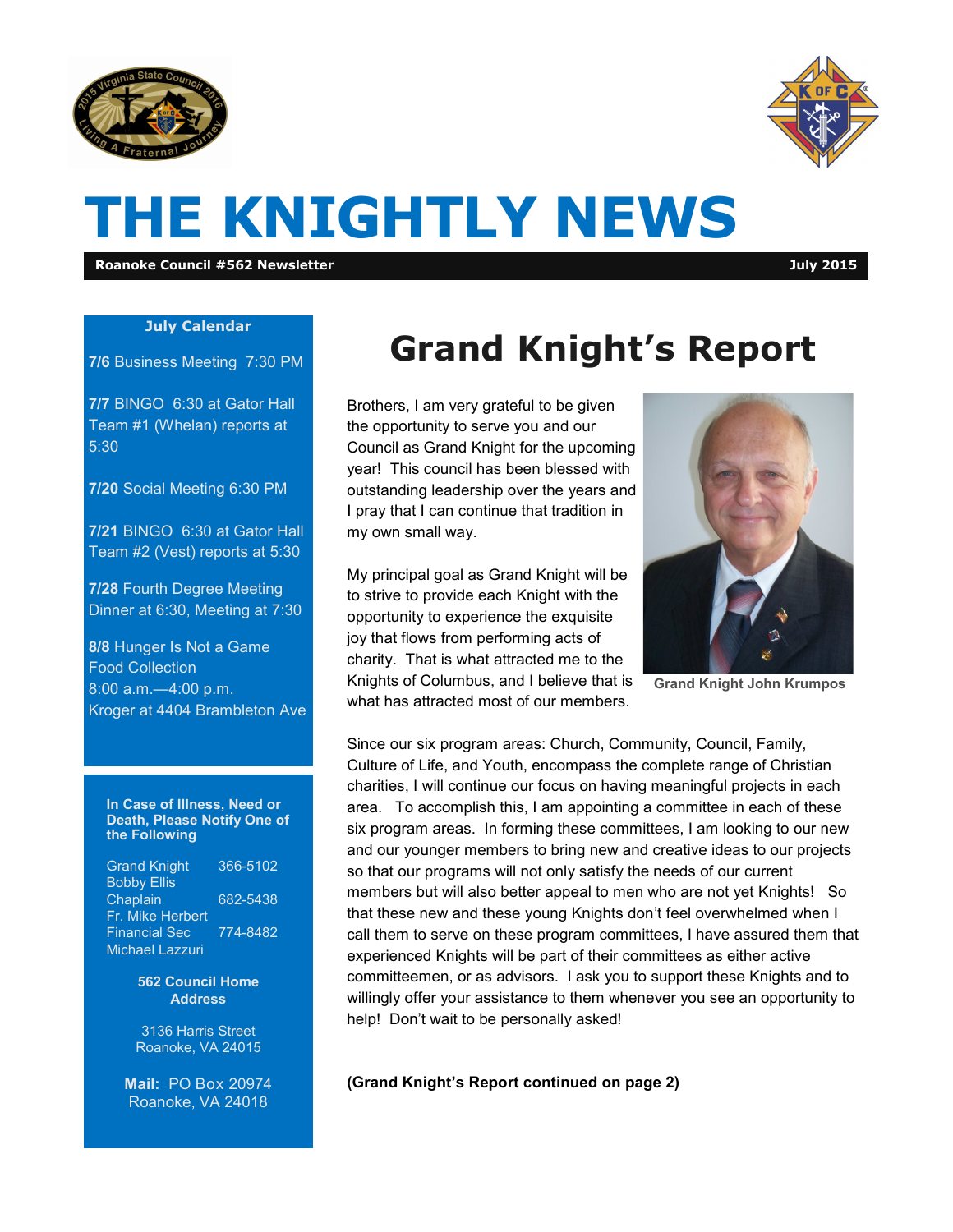## **Grand Knight's Report**

As I begin my service, I would be remiss if I did not recognize and thank our immediate Past Grand Knight Bobby Ellis for his outstanding leadership these past two years. It is only through his dogged determination that we have developed two fund raising projects…the weekly bingo at Gator Hall and our annual Casino-style Fun Night…that allow us to continue to fund our charitable activities. We all need to congratulate Bobby on a job well done!!!

I also want to recognize two other brothers who have done so much for our Council during the past year, Stephen Ratliff and Joe Colosimo, who share the honor as our Council's Knight of the Year. Additionally, I want to announce that Betty and Alex Nelson have been chosen for our Family of the Year in recognition of their dedication to their family while continuing to serve our Council family.

Finally, I would like to congratulate our own Brother Brian Ripple on being appointed the Virginia State Program Chairman. Brian begins his service to the State Council July  $1<sup>st</sup>$  and consequently no longer will have the time to be our newsletter editor. Fortunately, we have a new Council member, Donald Doyle, who has agreed to take over from Brian. Donald is an experienced newsletter editor and the transition should be seamless. I've asked him to include his own article regarding his needs for newsletter articles, cut off dates for submissions and contact information.

John Krumpos, Grand Knight Knights of Columbus Roanoke Council #562

### **Fourth Degree Exemplification**



The next Fourth Degree Exemplification will take place on October 31st, 2015 at the Westfield Marriott in Chantilly, VA.

If you have taken or will take your Third Degree before that date and are interested in taking the Fourth Degree, please contact the Faithful Navigator or a Sir Knight of Assembly 1167.

### **Hunger Is Not a Game Food Collection**

The next food collection for our award-winning Hunger Is Not a Game program will be on Wednesday, August 8. We will be collecting 8:00 a.m. - 4:00 p.m. at the Kroger located at 4404 Brambleton Avenue (across the street from Bojangles).

Contact Joe Colosimo at 989-7969 to sign up for a time.

#### **July Birthdays**

John Anderson Jay Assenat Anthony Azar Noah Beckner David Bittel David Boyer Edward Bradley Brian Brindle, Jr John Church Teddy Crowe **Bill DeBerry** James Dill Fred Ellis Pierre Ellis Thomas Engl, Jr Don Feick Harry Griego Frank Haranzo III Gary Kehres Michael Kupec Daniel O'Dell Melvin Richardson Kenneth Smith James Specht Kevin Wagner Michael Wheeler Mike Whelan Kirk Wright Paul Yengst III Thomas Young Joseph Wilson Paul Yengst

#### **July K of C Service Anniversaries**

Charles Aesy (31) Charles Baughan (57) Eugene Brady (55) Dumitru Branisteanu (12) Albert Bruzgul (7) Richard Calhoon (31) Gordon Dewhurst (37) Antonio Donato (31) James Donckers (27) Gustavo Esperanza (9) Christian Hoeser (63) Matthew Juszcak (2) John Mercer (27) Walter Niccolls (14) David Peters (2) Robert Poole (57) Timothy Rowe (27) Christopher Sargent (7) Brian Smith (2) Theodore Wierzbic (27) Joseph Wilson (50)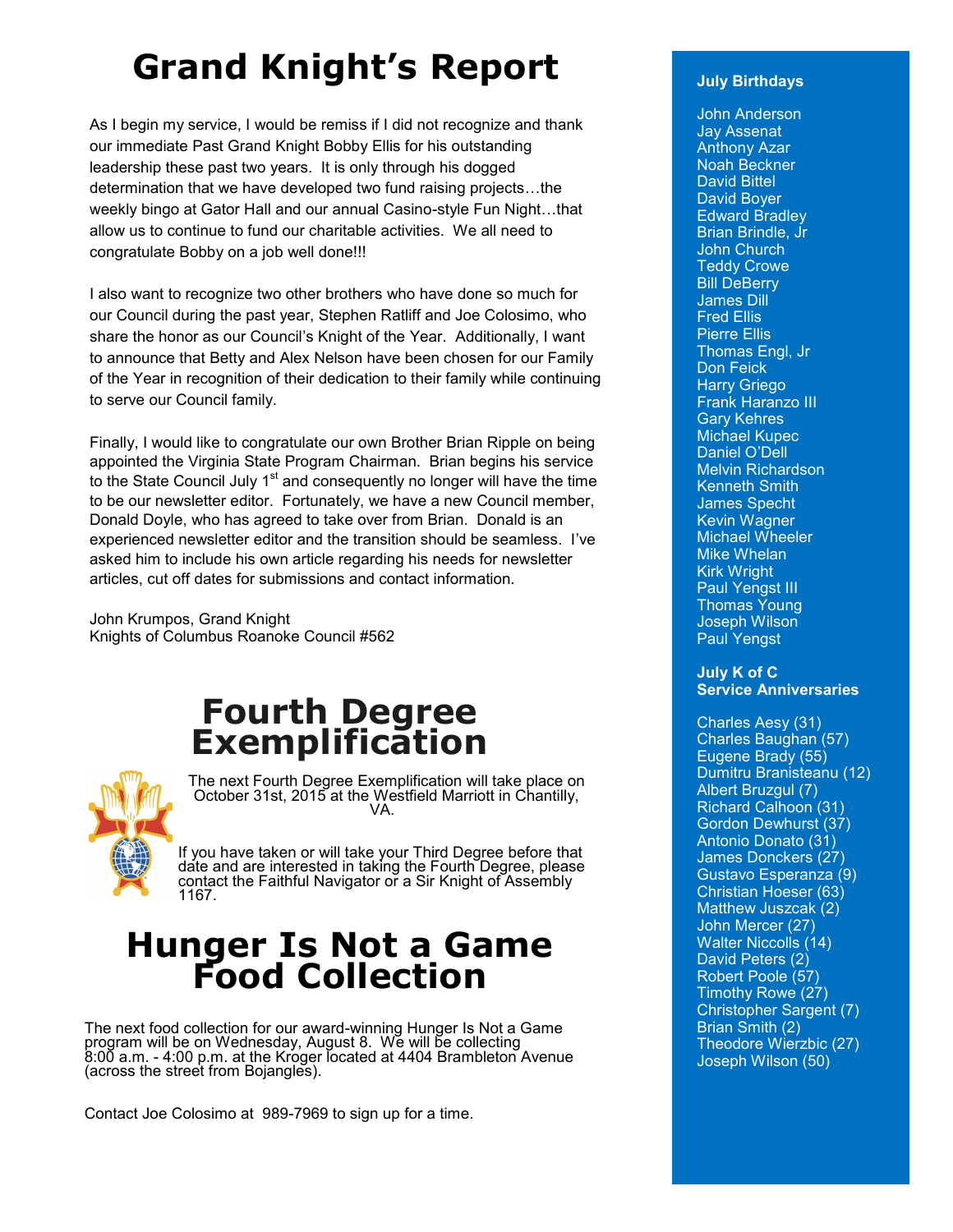## **Chaplain's Corner**



For Americans, the Fourth of July (and indeed the whole Revolutionary Era) has an epic significance almost as great as the Exodus from Egypt has for the Jews. Sober historians point out that George III was by no means

as tyrannical as Pharaoh—but don't tell Mel Gibson fans that. Both hatred of what England had done to limit American liberties, and fear of what England might do in future, led a substantial minority of the colonists to risk their lives, the fortunes, and their sacred honor in a successful bid for independence that in turn led all Americans to ask the question: who are we?

Nearly 240 years have gone by and that question still haunts us. America is not simply a nation, it is an ongoing experiment in government that nearly everybody agrees has been a mixed success. The proportion of success and failure—and, indeed, which are the successes and which are the failures—remain in dispute. As we enter into another presidential campaign, voices from every conceivable viewpoint are flooding the airways, the internet, and the social media.

It is not just we who are fascinated with ourselves; the world is fascinated with us. It seems at times as if every world leader—and indeed everybody in the world—is expected to have an opinion about the United States. This is not simply because we are a superpower; even when we were just a gaggle of barely united colonies in revolt against the English superpower, writers and thinkers throughout Europe were obsessed by us.

In 1630 a leader of the early Massachusetts settlers borrowed language from the Sermon on the Mount when he referred to the colony as "a city on a hill." He did not mean, as some have misinterpreted him, that Massachusetts was a splendid model of a Christian society. Rather, he meant that the eyes of the world were on the colonist's experiment to create such a society—and that whether they succeeded or failed the whole world would take note and react accordingly.

The same is true for us today. Are we keeping the promises made in the Declaration of Independence and the Constitution? Are life, liberty, and the pursuit of happiness protected and promoted for all? Has our freedom unleashed our power to do good—or merely licensed our ability to wallow in pleasure? The whole world is watching.

Fr. Mike Herbert, Chaplain Knights of Columbus Council #562

### **Program Director's Report**

The June newsletter went to press before we had a final accounting of our Fun Night for Charity on May  $16<sup>th</sup>$ , so we were only able to report that we made over \$4,000 for our charitable programs. Now that all the bills have been paid, we can report that this event netted us \$7,008. What a success!!! We are already reviewing the ideas to improve next year's event; chief among them is more places at the gaming tables to accommodate all the attendees.

June completes our fraternal year. Election of council officers was held at the June  $1<sup>st</sup>$  meeting. The results were: GK John Krumpos, DGK Joe Colosimo, Chancellor Glenn Hall, Treasurer Joe Abbatello, Jr., Recorder Stephen Ratliff, Warden Jim Donckers, Inside Guard Tom Huck, Outside Guard P.J. Lyons, and 3 Year Trustee Bobby Ellis.

Corporate officers and directors were also elected at the Corporation Annual Meeting, which followed the close of the council meeting on June  $1<sup>st</sup>$ . Bobby Ellis was elected as President, Stephen Ratliff as Secretary and Joe Abbetello, Jr. as Treasurer.

We also held our annual Clergy Appreciation Dinner on June  $15<sup>th</sup>$ . Ninety-seven reservations were recorded by the time this newsletter went to press! This included ten priests and one deacon.

The final event was the Retirees' Luncheon on Thursday, June  $18<sup>th</sup>$ . Though no specifics from this luncheon can be reported in this month's newsletter, the bi-monthly luncheon has had tremendous success that we look forward to its continuation throughout the next year.

July will be a month of vacations and of organizational efforts. Things to expect in July include presentation of a spending plan for the coming fraternal year, installation of council officers by our District Deputy and issuance of the first draft of our Council's calendar of events for the fraternal year.

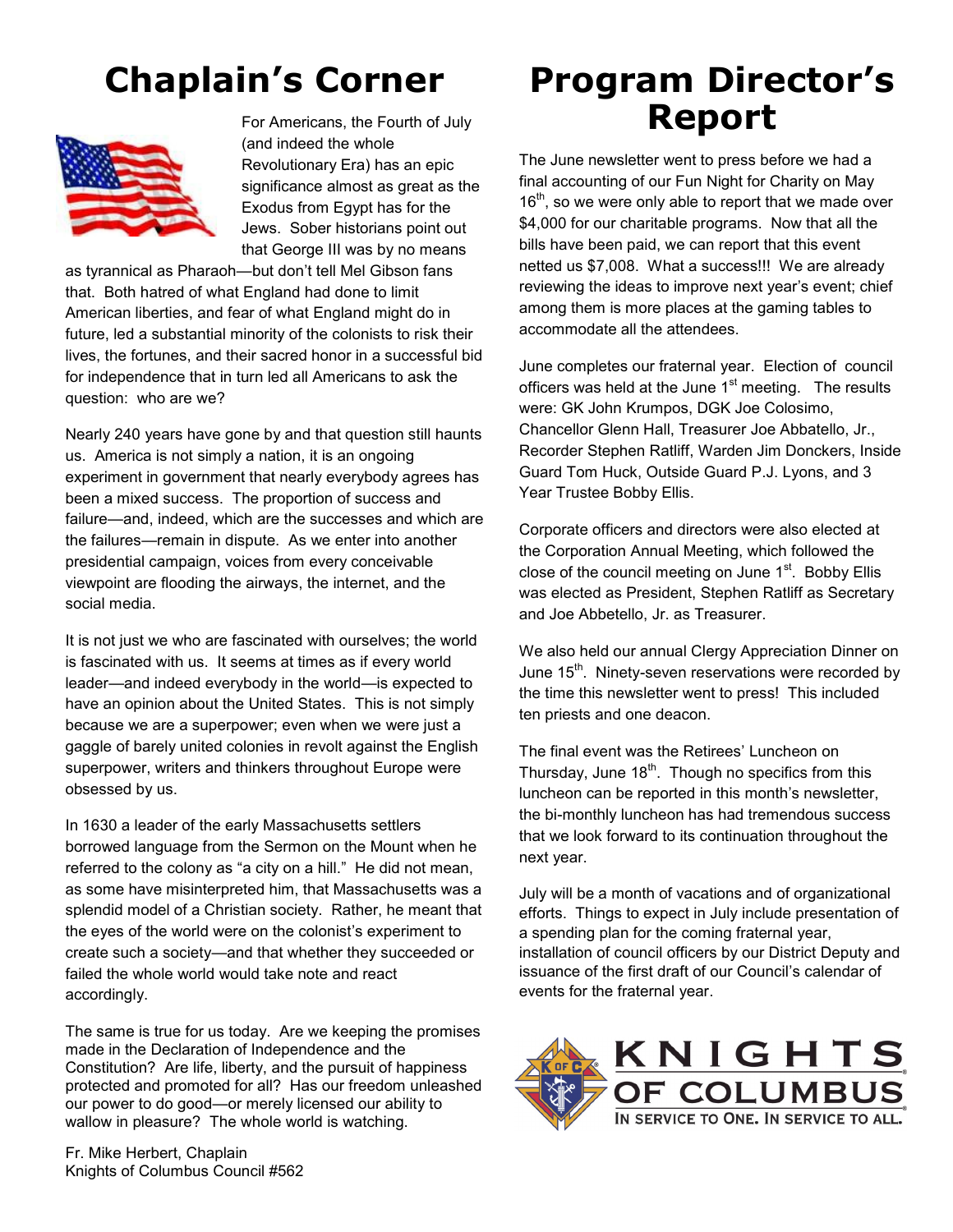## **Council Officers**

| Grand Knight               | John Krumpos        | 366-5102     |
|----------------------------|---------------------|--------------|
| Dep. Grand Knight          | Joe Colosimo        | 989-7969     |
| Chaplain                   | Fr. Mike Herbert    | 682-5438     |
| Chancellor                 | Glen Hall           | 315-5616     |
| Recorder                   | Stephen Ratliff     | 774-4796     |
| <b>Financial Secretary</b> | Michael Lazzuri     | 774-8482     |
| Treasurer                  | Joe Abbatello, Jr.  | 989-6246     |
| Lecturer                   | David Chopski       | 344-0901     |
| Advocate                   | Alex Nelson         | 774-5079     |
| Warden                     | <b>Jim Donckers</b> | 345-3902     |
| Inside Guard               | Tom Huck            | 704-749-3018 |
| <b>Outside Guard</b>       | P.J. Lyons          | 562-8332     |
| Trustee, 3 Year            | <b>Bobby Ellis</b>  | 366-5102     |
| Trustee, 2 Year            | Jim Sullivan        | 774-7034     |
| Trustee, 1 Year            | Karl Kleinhenz      | 397-4028     |

# \*Bingo\*Bingo\*Bingo\*

### Sponsored by the Knights of Columbus

Roanoke Council # 562 and Fincastle Council # 12134

When: Every Tuesday Night - Starting December 2<sup>nd</sup>

Time: 6:30 PM

Separate Smoking and Non-Smoking Areas

Food Available from the Gator Grill

Where: Gator Bingo Hall

5301 Williamson Road

Across the Street from Bad Wolf Barbeque

Near Happy's Flea Market

# \*Bingo\* Bingo\* Bingo\*

## **Committee Chairmen**

| Program Director                                             | John Krumpos                                                                              | 989-1985                                                 |
|--------------------------------------------------------------|-------------------------------------------------------------------------------------------|----------------------------------------------------------|
| <b>Council Activities</b>                                    | <b>Bill DeBerry</b><br><b>Glen Waldis</b>                                                 | 343-7849<br>982-0835                                     |
| <b>Community Activities</b>                                  | Joe Colosimo                                                                              | 989-7969                                                 |
| <b>Family Activities</b><br><b>Youth Activities</b>          | Alex Nelson<br>Tom Huck<br>Paul Yengst<br>John Krumpos                                    | 774-5079<br>740-749-3018<br>556-8883<br>989-1985         |
| <b>Church Activities</b>                                     | Pat Reidy                                                                                 | 725-8206                                                 |
| <b>KOVAR</b>                                                 | Don Feick<br>John Krumpos                                                                 | 774-0187<br>989-1986                                     |
| Charity                                                      | Joe Abbatello<br>Mike Lazzuri<br><b>Bill DeBerry</b><br><b>Rich Whitney</b>               | 989-6146<br>774-8482<br>343-7849<br>443-465-7742         |
| Newsletter                                                   | <b>Glen Waldis</b><br><b>Brian Ripple</b>                                                 | 982-0835<br>776-8285                                     |
| Kitchen                                                      | John Church<br>Michael Lazzuri<br><b>Steve Wirth</b>                                      | 588-7968<br>774-8482<br>797-8812                         |
| <b>KCIC</b>                                                  | Karl Kleinhenz<br>Joe Devlin                                                              | 982-8140<br>206-2622                                     |
| Membership                                                   | Mike Herron<br>Jan Hodnett                                                                | 533-5088<br>772-4125                                     |
| Ceremonials                                                  | <b>Bill Howard</b><br>Rich Whitney                                                        | 989-9399<br>443-465-7742                                 |
| Canfield Scholarship                                         | <b>Bobby Ellis</b><br>Karl Kleinhenz<br>Pat Patterson<br>Joe Moses<br><b>Bob Canfield</b> | 366-5102<br>982-8140<br>815-6105<br>389-0309<br>774-7554 |
| Retention                                                    | Joe Abbatello<br>Pat Reidy<br>John Krumpos<br><b>Bill DeBerry</b>                         | 989-6246<br>725-8206<br>989-1985<br>309-5655             |
| Publicist<br><b>RC School Board</b>                          | <b>Bill Howard</b><br>Alex Nelson                                                         | 989-9399<br>774-5079                                     |
| OLN Parish Rep<br>St. Elias Parish Rep<br>St. Andrews Parish | Don Feick<br>Jim Donckers<br>P.J. Lyons                                                   | 774-0187<br>345-3902<br>562-8332                         |
| K of C Insurance Field Clyde Moak<br>Agent                   |                                                                                           | 797-7594                                                 |
| Pool                                                         | Jim Donckers<br>Joe Devlin<br>George Cuadrado<br>P.J. Lyons                               | 345-3902<br>206-2622<br>989-1758<br>562-8322             |
| House/Rental                                                 | Glen Hall                                                                                 | 315-5616                                                 |
| Club Room                                                    | Tom Huck<br>P.J. Lyons<br>Paul Miller<br>Tom Huck                                         | 740-749-3018<br>562-8332<br>339-8657<br>740-749-3018     |